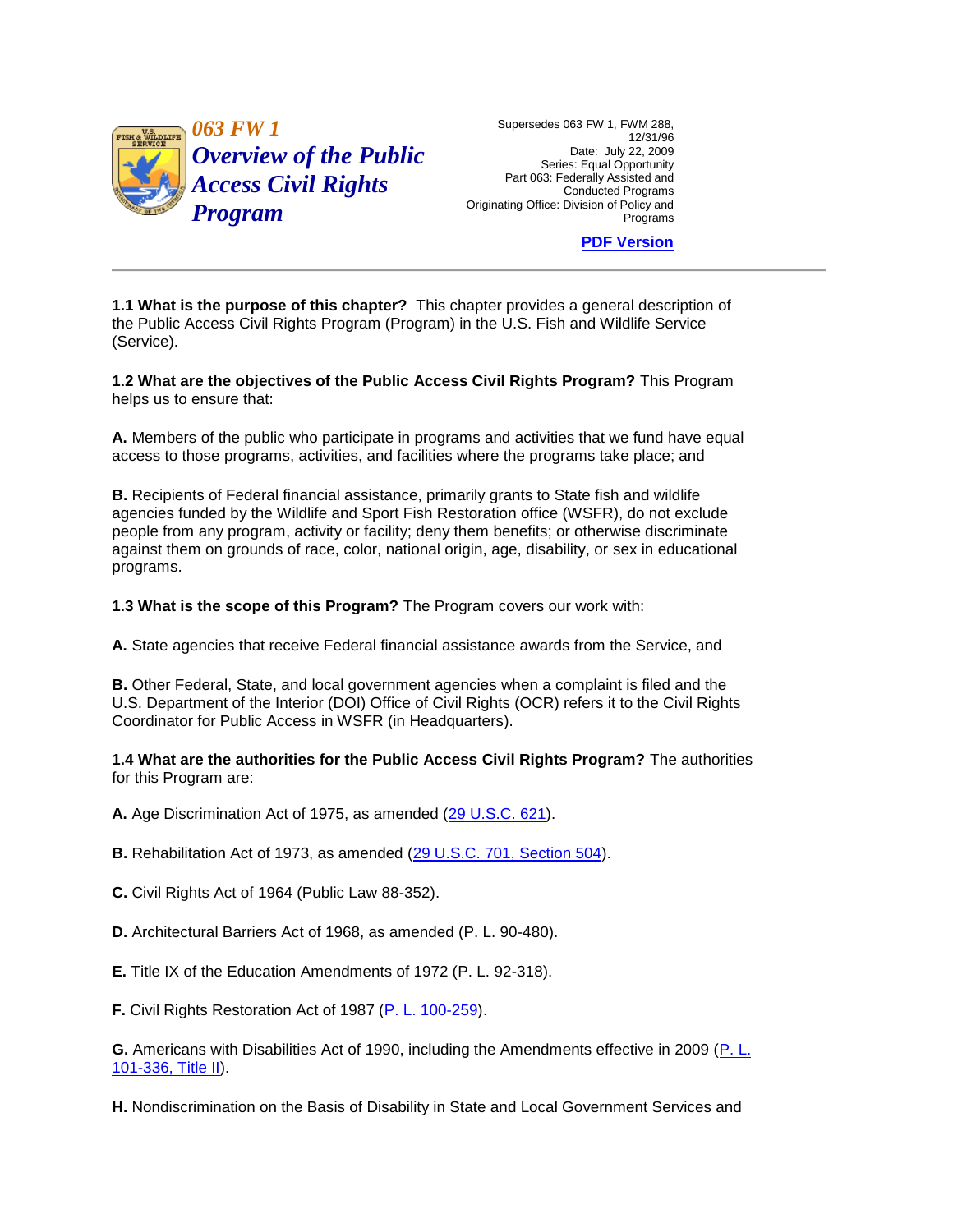by Public Accommodations and in Commercial Facilities, Department of Justice (DOJ) Regulations [\(28 CFR Parts 35 and 36\)](http://www.fws.gov/scripts/exit-to-fed.cfm?link=http://www.gpoaccess.gov/ecfr/&linkname=eCFR).

**I.** Nondiscrimination; Equal Employment Opportunity; Policies and Procedures; DOJ Regulations [\(28 CFR Part 42\)](http://www.fws.gov/scripts/exit-to-fed.cfm?link=http://www.gpoaccess.gov/ecfr/&linkname=eCFR).

**J.** Executive Order 12250, Leadership and Coordination of Nondiscrimination Laws.

**K.** Nondiscrimination in Federally Assisted Programs of DOI; and Nondiscrimination on the Basis of Sex in Education Programs; DOI Regulations (43 [CFR Part 17, Subparts A, B, C](http://www.fws.gov/scripts/exit-to-fed.cfm?link=http://www.gpoaccess.gov/ecfr/&linkname=eCFR)  [and E, and Part 41\)](http://www.fws.gov/scripts/exit-to-fed.cfm?link=http://www.gpoaccess.gov/ecfr/&linkname=eCFR).

**L.** [Executive Order 12898,](http://www.fws.gov/scripts/exit-to-fed.cfm?link=http://www.archives.gov/federal-register/executive-orders/disposition.html&linkname=National%20Archives%20-%20Executive%20Orders) Federal Actions to Address Environmental Justice in Minority Populations and Low-Income Populations.

 **M.** [Executive Order 13160,](http://www.fws.gov/scripts/exit-to-fed.cfm?link=http://www.archives.gov/federal-register/executive-orders/disposition.html&linkname=National%20Archives%20-%20Executive%20Orders) Nondiscrimination on the Basis of Race, Sex, Color, National Conducted Education and Training Programs. Origin, Disability, Religion, Age, Sexual Orientation and Status as a Parent in Federally

**N.** [Executive Order 13166,](http://www.fws.gov/scripts/exit-to-fed.cfm?link=http://www.archives.gov/federal-register/executive-orders/disposition.html&linkname=National%20Archives%20-%20Executive%20Orders) Improving Access to Services for Persons with Limited English Proficiency.

**O.** Nondiscrimination Contracts, Permits, and Use of Facilities [\(50 CFR Part 3, Section 3.1\)](http://www.fws.gov/scripts/exit-to-fed.cfm?link=http://www.gpoaccess.gov/ecfr/&linkname=eCFR).

## **1.5 Who is responsible for the Program?**

 **A. The Director** is responsible for ensuring that we enforce laws, regulations, and policies associated with the Public Access Civil Rights Program.

### **B. The Assistant Director, Wildlife and Sport Fish Restoration Program (AD-WSFR)**:

**(1)** Has overall responsibility for the Program, and

**(2)** Supervises Federal financial assistance programs that impact State fish and wildlife agencies.

### **C. The Chief, Division of Policy and Programs:**

**(1)** Is the principal manager for monitoring civil rights and nondiscrimination for Federal financial assistance programs and activities,

**(2)** Oversees policy and programmatic aspects of our grants to State agencies, and

(**3)** Determines Program goals and objectives.

### **D. The Civil Rights Coordinator for Public Access:**

**(1)** Coordinates the Program (this responsibility extends only to civil rights issues impacting the public affected by Federal financial assistance programs),

**(2)** Develops policy and procedural guidance, and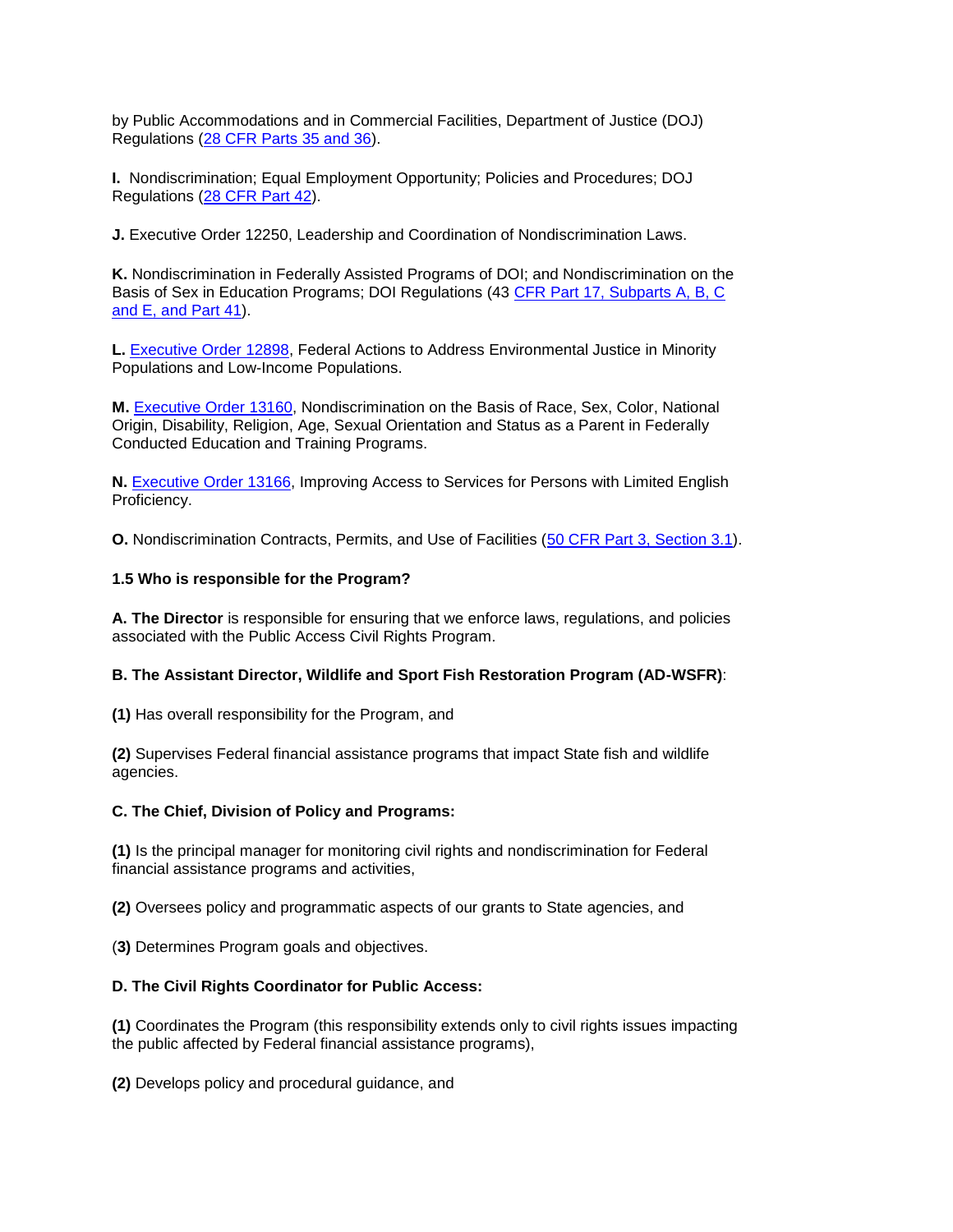**(3)** Provides Program leadership and direction.

**E. Regional Chiefs, Diversity and Civil Rights Office (DCR).** Where Service activities are carried out in States under the jurisdiction of our Regional Offices, the DCR offices have responsibility for the oversight and coordination of the Program. Regional DCR Chiefs:

**(1)** Implement the Program in the Regional Offices by:

**(a)** Taking the lead role in conducting civil rights reviews of identified State agencies,

**(b)** Assisting with informal resolution of complaints, and

**(c)** Providing civil rights training to Regional staff and other stakeholders.

**(2)** Monitor to ensure Federal financial assistance recipients meet nondiscrimination requirements. Other Regional programs and staff may assist the Regional DCR offices with these activities.

### **1.6 What terms do you need to know to understand the chapters in Part 063?**

**A. Federal Financial Assistance.** Federal financial assistance is any grant, cooperative agreement, loan, contract (other than a procurement contract or a contract of insurance or guarantee), or any other arrangement involving funds, services, real property or personal property. For the purposes of the Program, WSFR administers grants and awards them to State fish and wildlife agencies.

**B. People with Disabilities.** People with disabilities:

 **(1)** Have a physical and/or mental impairment that substantially limits one or more of life's major activities (e.g., walking, standing, hearing, speaking, breathing, and learning).

**(2)** Have a record of such an impairment, or

**(3)** Are regarded as having such an impairment.

 condition for receiving that grant, has to sign an assurance that it will not discriminate against **C. Public Access Civil Rights Assurance.** Each recipient of a grant from WSFR, as a public participants in their programs and activities—that means nondiscrimination on the basis of race, color, national origin, age, disability, and sex (in education programs).

 **D. Programs Associated with WSFR Grants.** These are recreational programs that recipients of WSFR-managed grant programs commonly offer, such as hunting, fishing, boating, and nature observations.

**E. Complaint of Discrimination.** A complaint of discrimination is a signed and dated statement by a member of the public or a representative of that complainant, alleging that a recipient discriminated against him/her on one or more of the protected bases described in [section 1.6C.](http://www.fws.gov/policy/063fw1.html#section16c)

 agency to determine whether that agency is providing equal access—that means **F. Compliance Review.** A compliance review is a systemic audit of a State fish and wildlife nondiscrimination on the basis of race, color, national origin, age, disability, and sex (in education programs).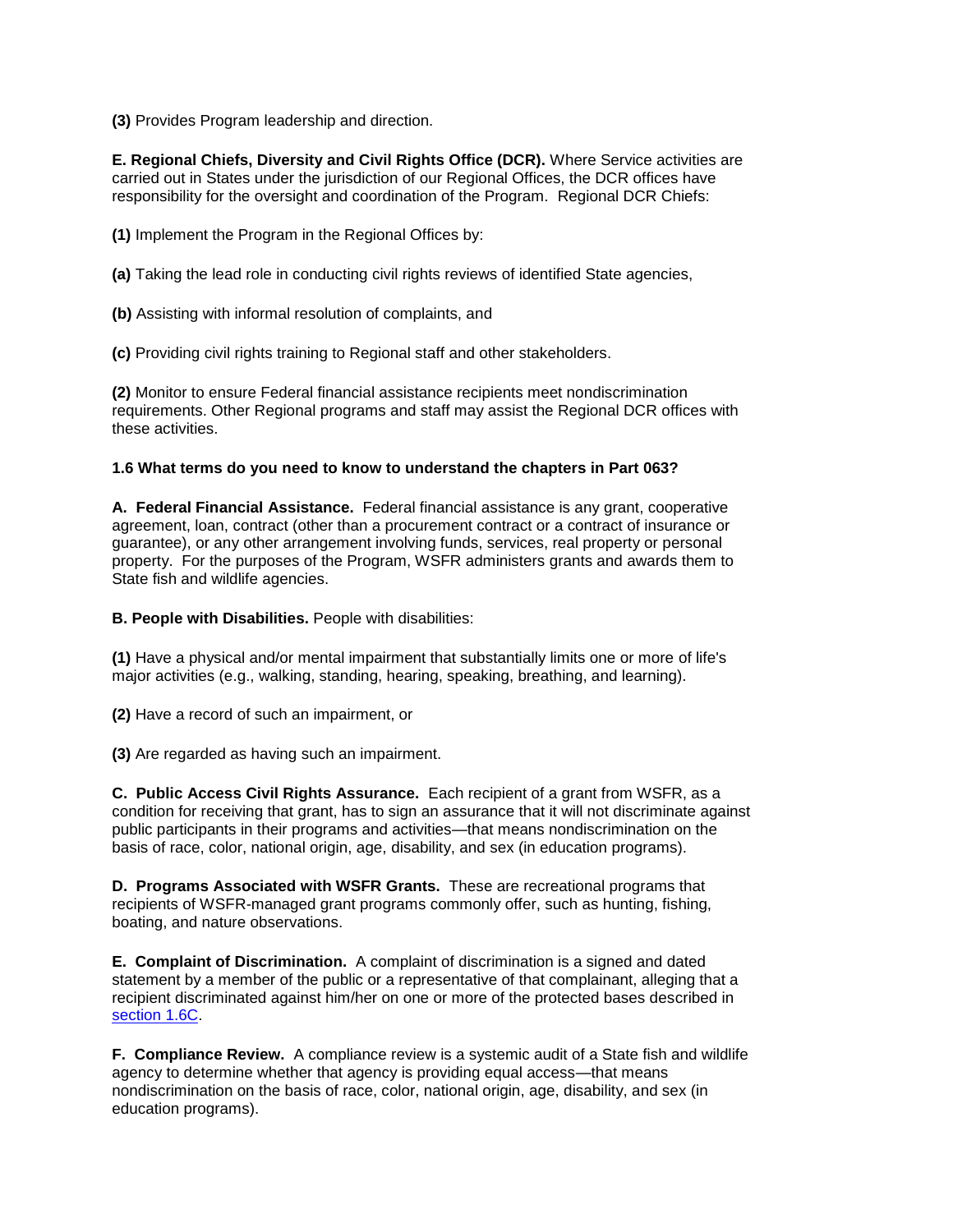**G. Recipient.** A recipient is an entity, normally a State or local government agency, that receives Federal financial assistance. For the purposes of the Program, a recipient is a State fish and wildlife agency.

### **1.7 How does the Public Access Civil Rights Program differ from other civil rights activities in the Service?**

**A.** There are two other civil rights programs in the Service:

**(1) Equal Employment Opportunity.** Our Branch of Equal Opportunity and Diversity (EOD) handles civil rights activities relating to Service employees, former employees, and applicants for employment. This program includes processing civil rights complaints related to employment, analyzing our workforce demographics for equal employment opportunity practices, and other related employment civil rights activities.

**(2) Federally Conducted Accessibility.** The Assistant Director – National Wildlife Refuge System administers this program to ensure that people with disabilities have equal access to programs, activities, and facilities that we operate directly (e.g., National Wildlife Refuges and National Fish Hatcheries). The focus of this program is on equal access to people with disabilities at all facilities.

 **B**. The DOI OCR has authority over all Service civil rights activities, including Public Access, Employment, and Federally Conducted Accessibility. The OCR's Division of Public Civil Rights coordinates our Public Access and Federally Conducted Accessibility Programs. The OCR's Division of Employment Civil Rights and Diversity oversees the EOD office discussed in [section 1.7A\(1\).](http://www.fws.gov/policy/063fw1.html#section17a1)

# **1.8 How does WSFR implement the Public Access Civil Rights Program?** We:

**A.** Process public access civil rights complaints filed by members of the public (see [063 FW](http://www.fws.gov/policy/063fw2.html)   $2)$ ;

**B.** Works in partnership with the Regions, which conduct reviews of State fish and wildlife agencies;

 conservation groups, and others, to help equip them to promote equal access to programs **C.** Provide technical assistance and training to key stakeholders, including civil rights practitioners, grant managers, facilities managers, Service employees, community groups, and to further promote overall program visibility;

**D.** Establish outreach to and liaisons with minority and disability groups to further encourage equal access to programs for minority and disability groups; and

 programs operated by both the Service and recipients. WSFR helps the Service and and providing on-call verbal/telephonic translation services. The extent of the LEP initiatives **E.** Promote equal access for persons with Limited English Proficiency (LEP) with regard to recipients accomplish this by translating key documents, providing translations on Web sites, depends of the number of LEP clients, the frequency of contact with the LEP clients, resources available, and the importance of the particular program. For more information on LEP, please visit the [DOJ Web site.](http://www.fws.gov/scripts/exit-to-fed.cfm?link=http://www.lep.gov&linkname=Limited%20English%20Proficiency%20Website)

### **1.9 What are some examples of discrimination that WSFR is trying to eliminate?** There